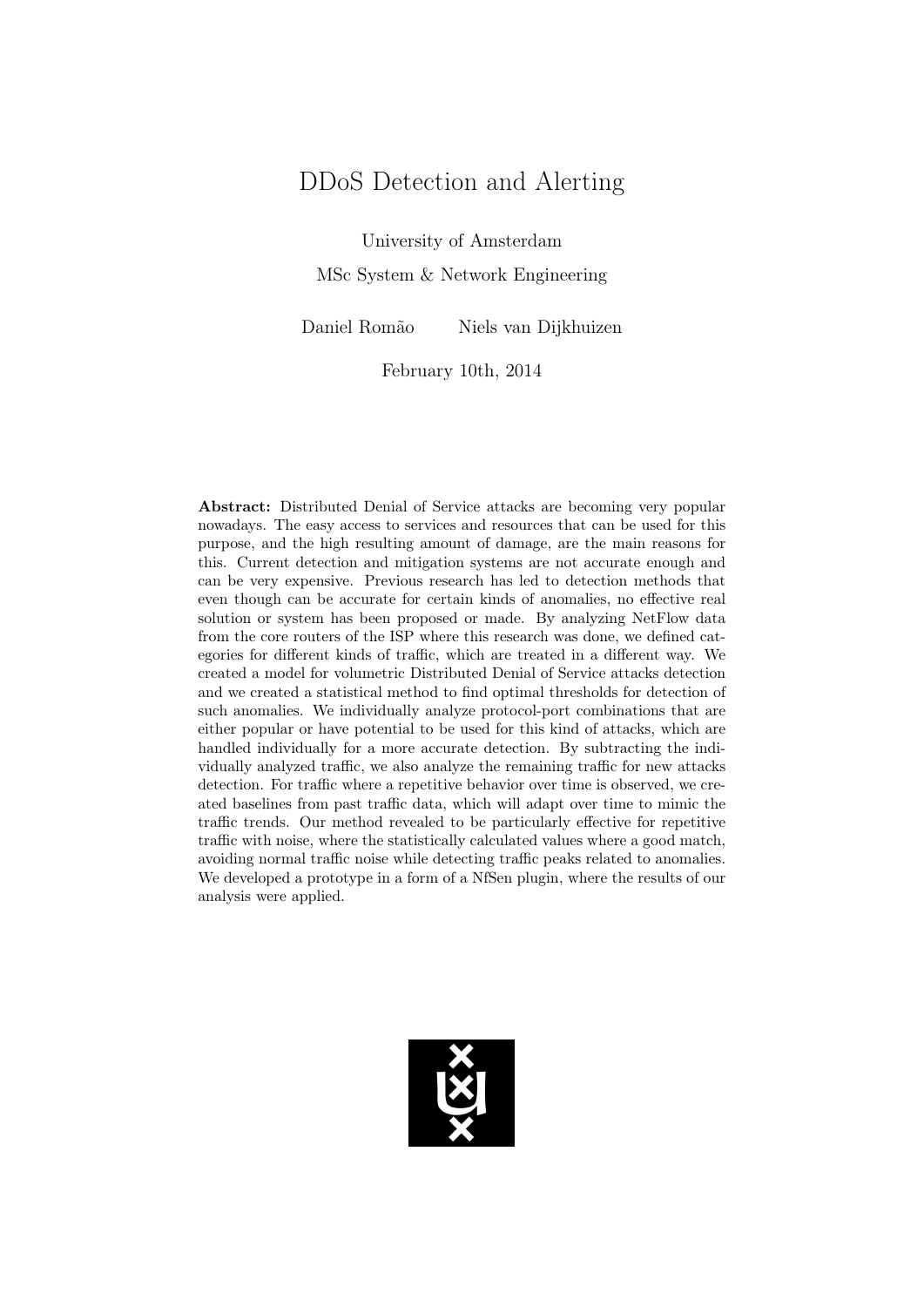# 1 Introduction

A Distributed Denial of Service (DDoS) attack is an attempt to make a machine or network resource unavailable to its intended users from multiple hosts. These attacks are becoming a serious threat to businesses, institutes and governments. The easy access to services that provide DDoS attacks for little or no fee, allow even inexperienced users to generate attacks. Attackers use Botnets and so called DDossers, Booters or Stressers<sup>[1](#page-1-0)</sup> for DDoS attacks in order to saturate the targets bandwidth. Cloud computing and high bandwidth Internet connections are widely available for whatever purpose its users intend and therefore can also be abused for DDoS attacks. DDoS attack techniques change from day-to-day and are not only becoming more frequent, but also more sophisticated. Gart-ner wrote a report<sup>[2](#page-1-1)</sup> on the increasing use trend of the hard-to-detect application layer attacks for the year 2013. The high volume or flooding attacks are currently still the most common ones.

Good attack detection and mitigation systems are very expensive, and are still far from preventing every kind of DDoS attacks on a network. Detection systems often rely on proprietary detection schemes. Effective DDoS detection requires active monitoring which is both hard and time consuming. As a result a lot of networks are vulnerable to DDoS attacks. Often network administrators only realize that they are being victims of such an attack when systems or networks already have availability issues. In those cases the harm is already done. The core network of our Internet Service Provider<sup>[3](#page-1-2)</sup> generates NetFlow[4](#page-1-3) traffic statistics. Among other things NetFlow data consists of source and destination IP addresses, IP protocol and UDP/TCP port numbers for both source and destination. This data is fed to Arbor Peakflow to do DDoS detection and traffic 'washing'. NfSen is another tool used to monitor the same NetFlow data. Currently NfSen is configured to monitor flows with fixed absolute threshold values. These are being picked manually by the administrators by "educated guess".

The ISP likes to know if steps towards automated mitigation of DDoS attacks can be made. Therefore our main research question is:

"Can we derive DDoS mitigation rules from the available production data in near real-time in order to alert and mitigate?"

In order to answer this question, we define some sub-questions:

- What kind of DDoS attacks can we detect?
- Can we detect them on a near<sup>[5](#page-1-4)</sup> real-time basis?
- Can we extract enough information for mitigation?

By analyzing a part of the ISP's flow-data, we expect to find patterns for specific traffic. We propose a model for near real-time NetFlow analysis on traffic with special interest and for residual traffic. We will pick out commonly used protocol-port combinations as well as combinations that can be used for amplification and reflection attacks. By categorizing this traffic and by looking for correlations we derive rules for anomaly detection. With the categorized traffic and anomaly rules, we expect to be able to detect anomalies more accurately than what is possible with the ISP's current methods. The rest of traffic statistics will be summed up per transport layer protocol in order to detect new types of anomalies. We expect that NfSen provides enough flexibility to implement our model in the form of a prototype plugin to do anomaly detection on a near real-time basis. The system will send out an alert to the administrators when an anomaly occurs. The alert contains the information to perform the actual mitigation.

## 2 Related Work

DDoS attacks have been subject of several studies, especially during the last few years. Even some practical implementations of detection and mitigation systems were made.

Bhuyan et al. [\[1\]](#page-9-0) did a comprehensive survey on current DDoS attack architectures and existing detection methods, highlighting some open issues, research challenges and possible solutions. Even though it doesn't provide concrete answers on detection of DDoS attacks, the work they did is relevant when starting research on this topic.

The DDoS threat spectrum White Paper by David Holmes from F5 Networks [\[2\]](#page-9-1) also presents relevant information on DDoS attacks. The most common

<span id="page-1-0"></span><sup>1</sup>[http://www.safeskyhacks.com/Forums/showthread.php?39-Top-10-DDoser-s-\(Booters-Stressers\)](http://www.safeskyhacks.com/Forums/showthread.php?39-Top-10-DDoser-s-(Booters-Stressers))

<span id="page-1-1"></span><sup>2</sup><http://www.gartner.com/document/2320416>

<span id="page-1-2"></span><sup>3</sup>We did our research at a relatively big Dutch ISP

<span id="page-1-3"></span><sup>4</sup>[http://www.cisco.com/en/US/products/ps6601/products\\_ios\\_protocol\\_group\\_home.html](http://www.cisco.com/en/US/products/ps6601/products_ios_protocol_group_home.html)

<span id="page-1-4"></span><sup>5</sup>Near in our case means around 5 minutes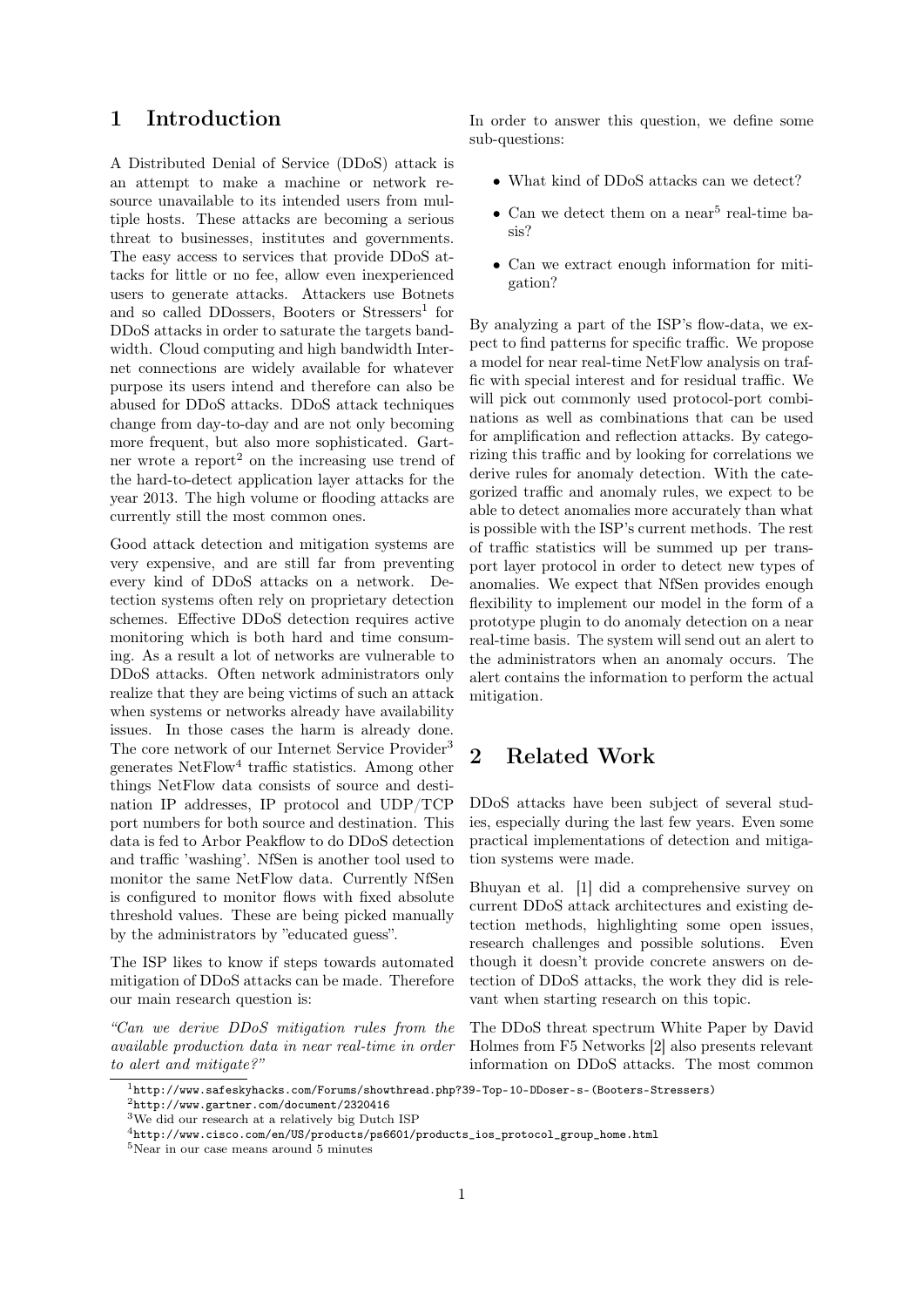types of DDoS attacks were characterized according to profiles. An economical overview is also presented, such as the relation of the cost of attack launch versus incurred cost to target, and the possibility of extortion by threatening companies to pay a relevant amount of money if they don't want to be attacked.

Usually, the high volume DDoS attacks are UDP based. Bardas et al. [\[3\]](#page-9-2) investigate the assumption of a proportional packet ratio to classify UDP traffic. They assume that regular UDP traffic is received in the same amount that is sent, which is something that according to their experiments, verifies for most of the UDP-based applications. However, the normal behavior of some UDP-based application will raise false alarms. This method does not detect large scale source IP address spoofing where the traffic is spread across many IP's.

Cho et al. [\[4\]](#page-9-3) present a baseline traffic model using NetFlow data collected on various points of an ISP network. By looking at the flows per second and bits per second information of the data collected, they used the simple linear regression analysis technique to find an optimal relation between those variables that identifies regular traffic. Even though they were successful on detecting some types of attacks, this method revealed to be very limited, and as such, can only be applied to certain kinds of network traffic. It is important to make clear that the baseline model type presented in this paper differs from ours, as will be seen in the later sections. The baseline model presented refers to the flows per second and bits per second ratio, while our baseline is the collected statistics of the amount of various parameters of the traffic, in order to learn what the regular behavior of the traffic is.

Another approach, presented by Jun et al. [\[5\]](#page-9-4), is to look at the entropy of several parameters of the traffic and define thresholds. The first parameter being analyzed is the total volume of the traffic. If the entropy threshold is achieved, the entropy of the destination IP addresses is assessed. If this second parameter is higher than its threshold, the same is done for the source ports, and if again it is higher than the threshold, the same is done for the source packets. If all of these parameters are abnormal, then a DDoS attack is happening. The first limitation regarding this method, is that due to its high sensitivity, it is best used with data collected in a router that is close to a customer (edge router), not on the core routers of an ISP where our research is intended. Also, the efficiency of this detection method is not clear on the paper.

The work done by Chen et al. [\[6\]](#page-9-5) differs from the previous as it is meant for preventing botnet generated DDoS attacks. Web botnets disguise control messages over HTTP, especially this kind of botnet attacks can be troublesome to detect. By doing deep packet inspection, they were able to recognize patterns that lead to successful detection of botnets. The deployment of deep packet inspection systems is in many cases not feasible, either due to legal and ethical constraints, or due to resource limitations in high traffic environments.

# 3 Methods

In order to define a scope for the research project, we took the following parameters and resources into account:

- The data set of the ISP is based on captured NetFlow data with a one on hundred sampling;
- The data set can be picked only from a limited period of time (1 month max.);
- Two weeks for experiments and development;
- Development and off-line analysis on a Linuxbased VM with non-production like flowtraffic capturing possibilities and full access rights;
- Testing possibilities on a FreeBSD server with production-like flow-traffic. Limited access rights.

The focus of the research will be on statistical network anomaly detection. We expect to primarily detect flooding attacks, which include amplification and reflection attacks. These volume-based methods should be detectable with a statistical approach. Figure [1](#page-3-0) shows the topology of the data collection and analysis system, in which our prototype will reside. The NetFlow data is transmitted by the core routers of the ISP. This data is collected by machines running NfCapd<sup>[6](#page-2-0)</sup>, which stores the information of the flows. To analyze this information, NfDump<sup>6</sup> can be used, or in a visual way with Nf-Sen[7](#page-2-1) .

<span id="page-2-0"></span> $6$ <http://nfdump.sourceforge.net>

<span id="page-2-1"></span><sup>7</sup><http://nfsen.sourceforge.net>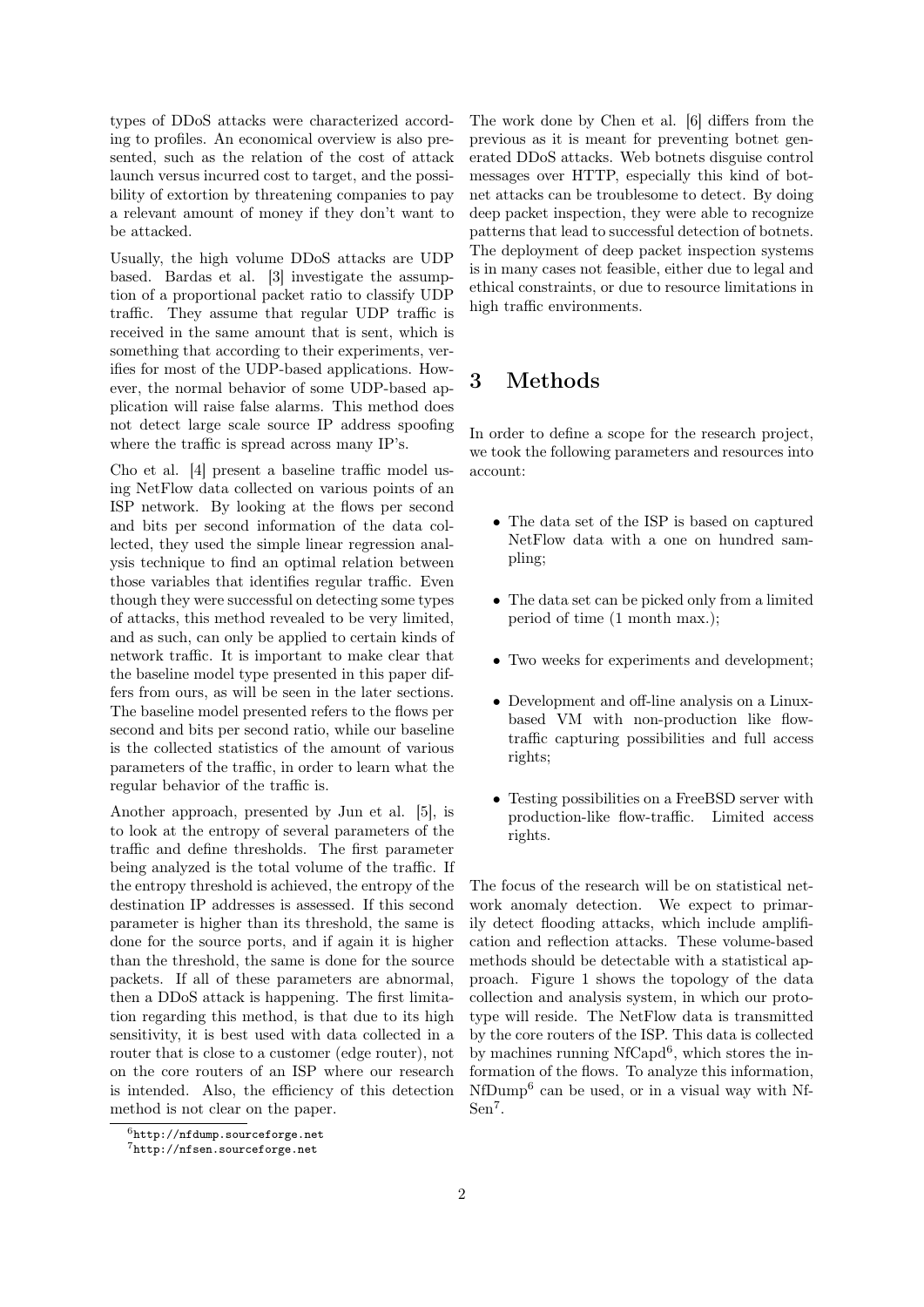#### 3.1 Model

In order to do near real-time anomaly detection, we propose a model that can be either used in a centralized or decentralized set-up. Figure [2](#page-3-1) shows a schematic view of our model. Captured NetFlow data will be split up into source and destination traffic and statistical values will be registered for a profile within a short interval. For accurate analysis, we decided to split the traffic up in profiled traffic and the non-profiled traffic. The profiled traffic includes all the protocol-port combinations that will be subject to individual analysis.



<span id="page-3-0"></span>Figure 1: Network and Services topology

By creating profiles for certain protocol-port combinations (such as DNS/UDP, NTP/UDP, ...), we can individually monitor the protocols that are currently popular for DDoS attacks, or that have potential for this purpose. The statistical values include the amount of Flows, Packets and Bytes.

The captured statistics of a profile are stored in a database (this is sometimes referred to as a baseline) in order to do time-series data analysis. Analysis can be done fast in this way, because there is no need to keep track of each individual flow and therefore the amount of queries on the flow-data will be limited.



<span id="page-3-1"></span>Figure 2: Model for DDoS detection

The NetFlow values for a profile can be tested against a set of conditions in order to detect an anomaly. When such is detected, an alarm will be raised until the anomaly is no longer applicable for that specific profile. All statistics of the profiles are summed up into totals and destination and source traffic are combined per transport layer protocol (UDP, TCP and ICMP). These values will be subtracted from the rest of the transport layer protocols in order to get the residual statistics of each transport layer protocol. This residual transport layer protocol traffic will be called non-profiled. A set of conditions will again be applied on these values in order to detect potential new network application abuse, and an alarm will be raised in case of anomaly detection.

#### 3.2 Data Analysis

To begin with our analysis, we first collected one week of NetFlow data. The period of data we could choose from was between the last two weeks of December 2013 and the first two of January 2014. The first three weeks were not representative for a normal week of traffic, since the Holidays caused significantly lower traffic statistics. We chose to pick week two of 2014, which had representable values for an average week. This period contains one restart of the NetFlow collector on Friday just before midnight. This explains a gap in the data which can be seen in figure [4](#page-6-0) at the rightmost arrows of both the top and bottom graphs.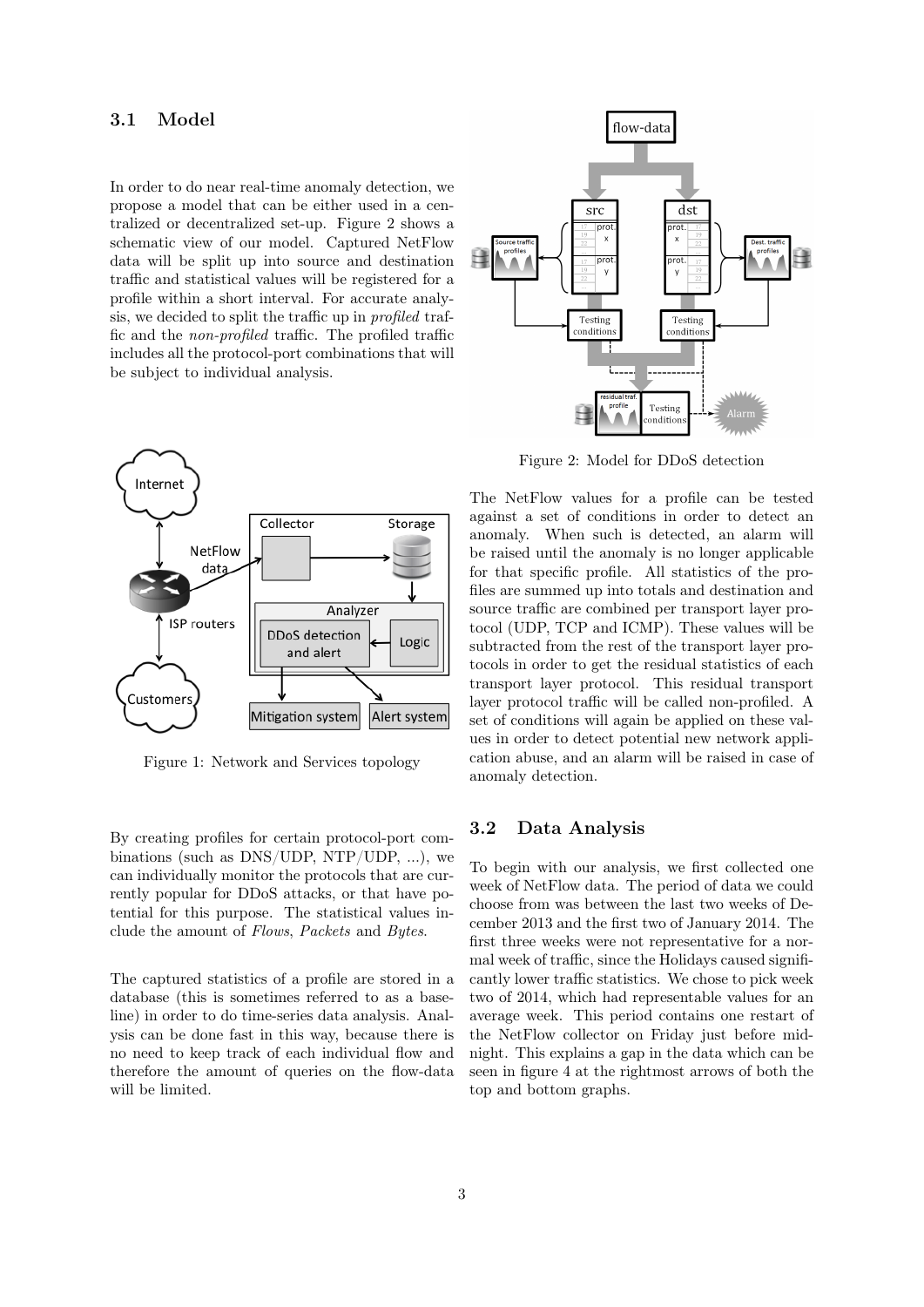

<span id="page-4-0"></span>Figure 3: An example of two protocols with different behavior.

#### 3.2.1 Profiled traffic

We did analysis on the protocol-port combinations of table [1.](#page-8-0) We found out that this traffic can be divided into several categories:

- Repetitive traffic with noise;
- Repetitive traffic without noise;
- Non-repetitive traffic.

Because we had both source and destination traffic of the profiles and all statistics on flows, packets and bytes, we could verify if there is a correlation on them. So therefore we also looked at byte/packet correlation and source/destination correlation.

The Figure [3](#page-4-0) show two very different kinds of traffic: repetitive traffic with noise (left) and non-repetitive traffic (right). In the left column we have Domain Name System (port 53) and on the right we have Network Time Protocol (port 123), both UDP. The top row illustrates the repeating regularity of the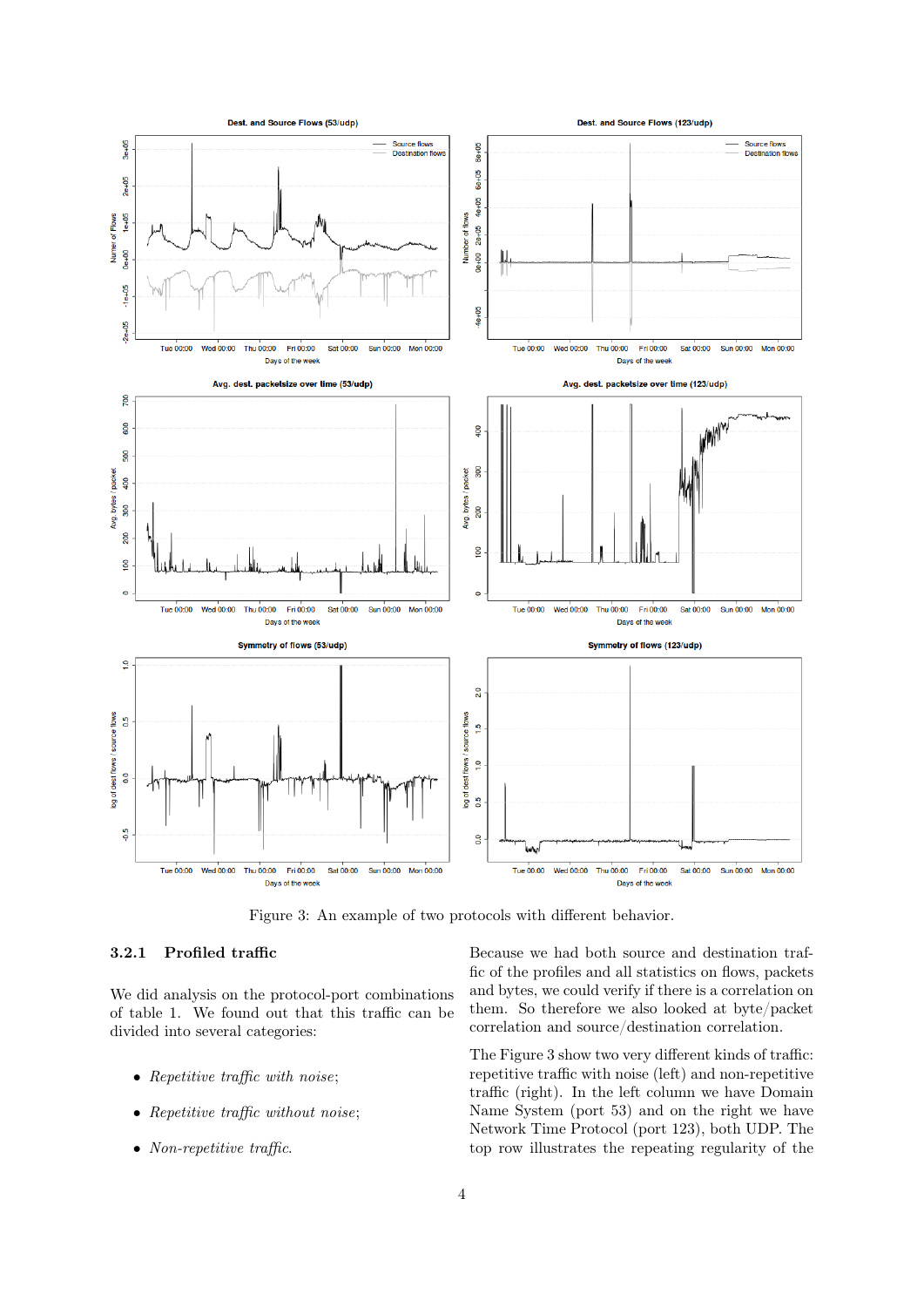flows of both protocols. On the DNS side one can clearly see the difference between day and night and working days versus the weekend. NTP on the other side doesn't have this regularity and apparently is also more symmetrical than DNS. The middle row shows the average packet size for both protocols. DNS shows an almost constant value around 90 bytes per packet with some shootouts. With NTP we also see a distinct line around 90 bytes/packet for the first half of the week. At the end of Friday, a sudden raise on the average packet size can be seen. It has been confirmed that this was an attack. The bottom row of figure [3](#page-4-0) shows the ratio between the destination and source flows on a logarithmic scale in order to show the symmetry of the traffic. One can see that the ratio of the source and destination traffic is around zero, which proves symmetry. The spikes indicate a sudden anomaly. For DNS spikes occur on both sides. NTP has bigger peaks at the source than at the destination.

#### 3.2.2 Non-Profiled traffic

On the top part of the figure [4,](#page-6-0) the one week of UDP flow traffic can be seen. The black line represents the total amount of UDP flow traffic, while the grey line represents only the profiled UDP flow traffic. The left two arrows of the top graph point at two example anomalies that are reflected in the profiled data. By extracting the totals of the profiled traffic from the total traffic, we get a smoother graph without most of the noise and peaks caused by anomalies. This can be seen in the bottom part of figure [4.](#page-6-0) The main reason of this is the protocols being exploited for DDoS attacks were profiled. By having a cleaner non-profiled data, the detection of new kinds of attacks will be easier, as the noise caused by those will be easily seen. In such situation, the same analysis can be applied and the new type of attack can be profiled, leading again to a cleaner non-profiled data.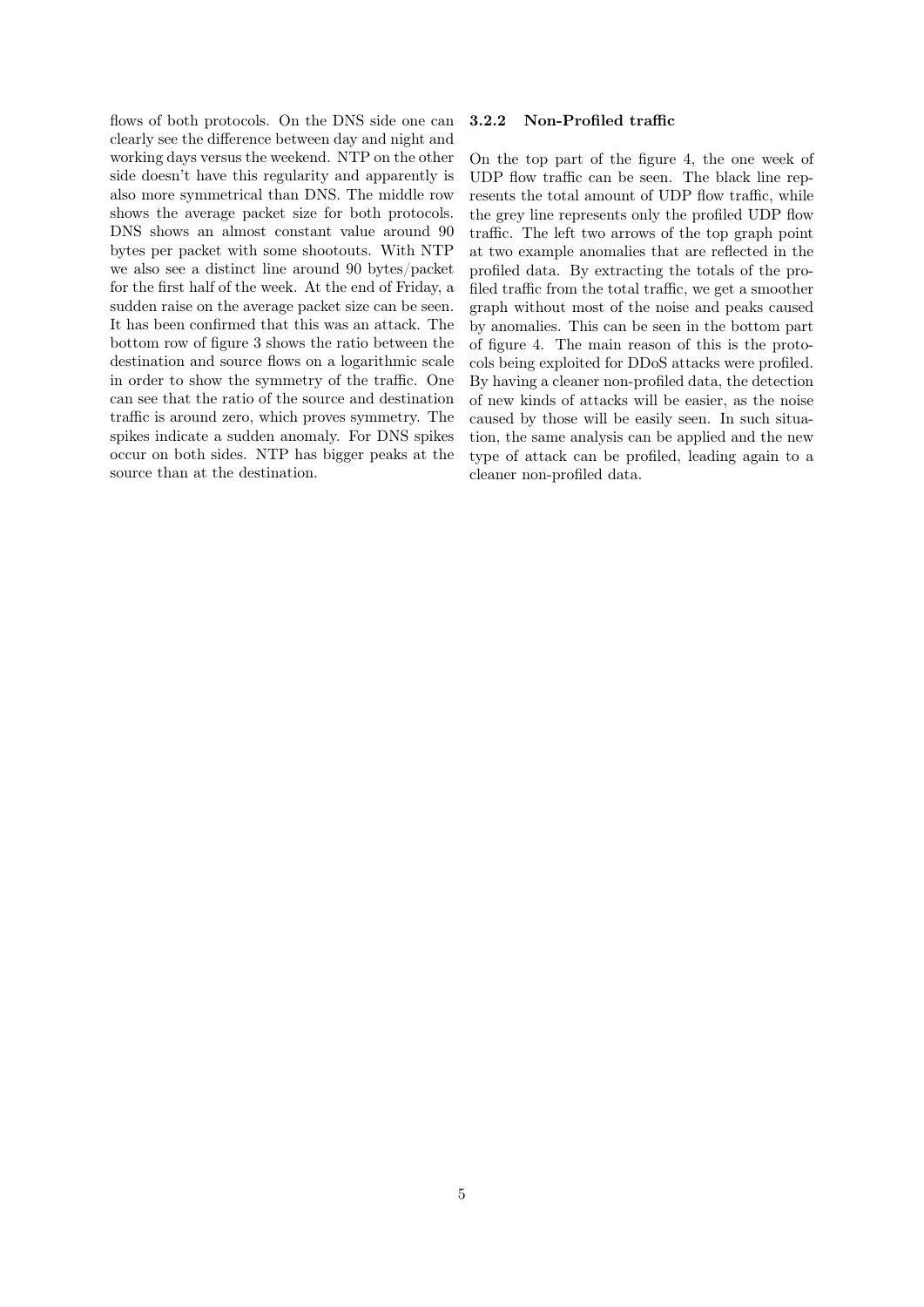

<span id="page-6-0"></span>Figure 4: Non profiled traffic (UDP).

#### 3.2.3 Baselines and thresholds

In order to obtain more accurate baseline, we manually adjusted the most obvious anomalies from the flow-data. After that, we applied the Friedman's smoothing algorithm to remove noise. This can be seen in the top graph of the figure [5.](#page-7-0)

To find a good relative value (one that will be added to the baseline) that can be used as a threshold, we subtracted the now smoothed baseline to the traffic, obtaining only the noise. Then, by calculating the upper outlier of the boxplot of this data (also known as upper whisker), we found the threshold value seen in the middle graph of the figure [5.](#page-7-0) As can be seen, all the insignificant noise is below the threshold, while the peaks (network anomalies) are above the threshold.

The bottom graph of the figure [5](#page-7-0) shows the original traffic and the final threshold. Again, as expected, all the small noise is below the threshold, while the peaks are above.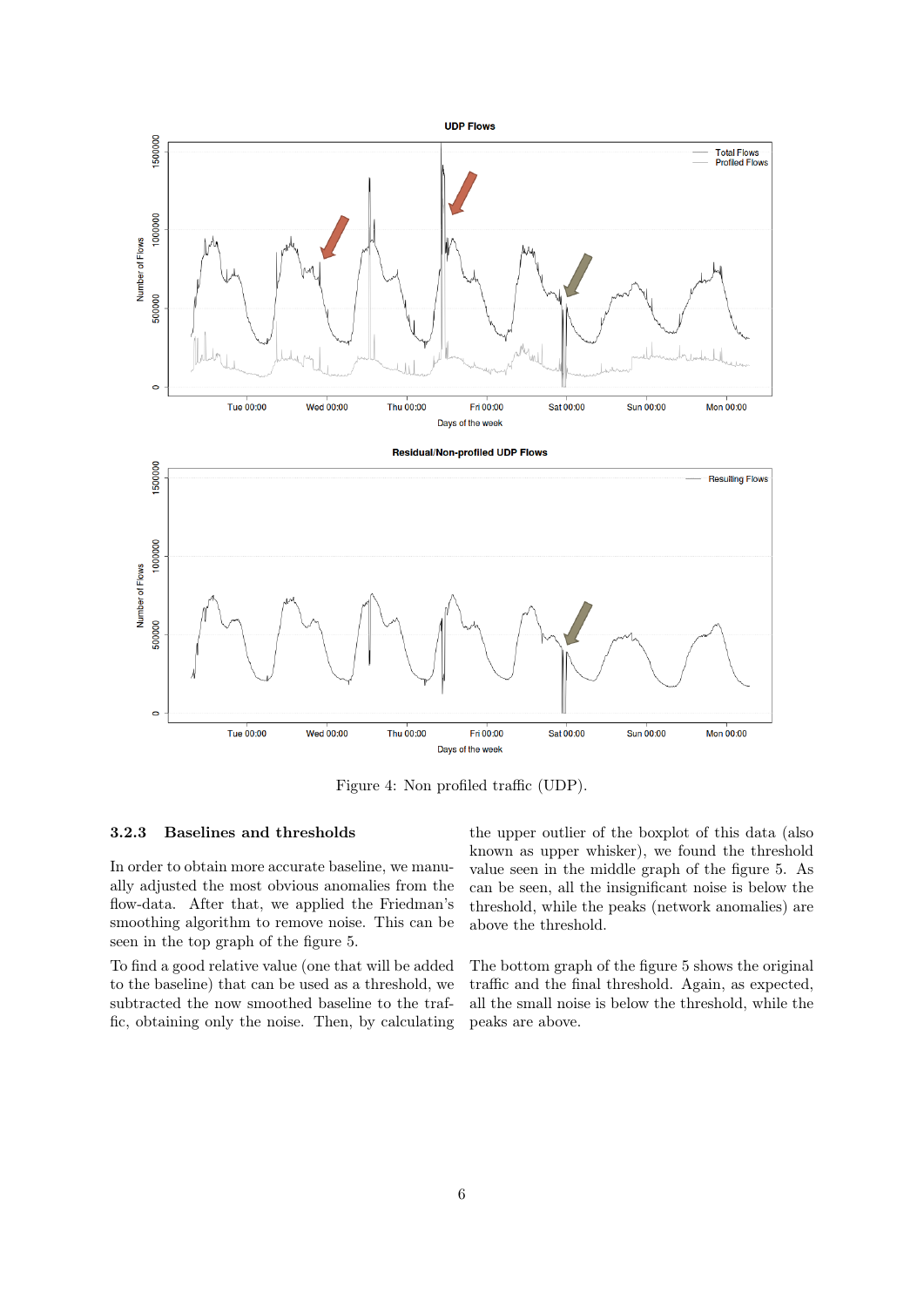

<span id="page-7-0"></span>Figure 5: Traffic base lining and analysis

### 3.3 Prototype

The advantages of the integration with NfSen, is the possibility to use NfSen functions, such as email capabilities, the possibility of development of a web interface integrated in the NfSen portal, and the automatic run when a new sample file is available, which happens every five minutes.

NfSen plugins (like ours) are written in Perl. NfSen defines functions that need to be implemented, and run on different situations (NfSen start, new sample file, etc.). Our plugin has all of its logic implemented in Perl, and relies on a SQLite database for retrieval of the baselines, which are also updated by the plugin, retrieval of absolute and relative threshold, profiles, and other specific information, such as the weighting value for baseline updates and layer 4 protocols to be analyzed. The database also contains the active alerts and a history of past alerts. For alerts viewing and profiles management, a web interface was developed. This web interface, which is integrated in the NfSen portal, was written in PHP and HTML. A list of profiles is shown, along with the all the information related, such as absolute or relative thresholds, and protocol and port. Within the web interface it is possible to add and remove profiles.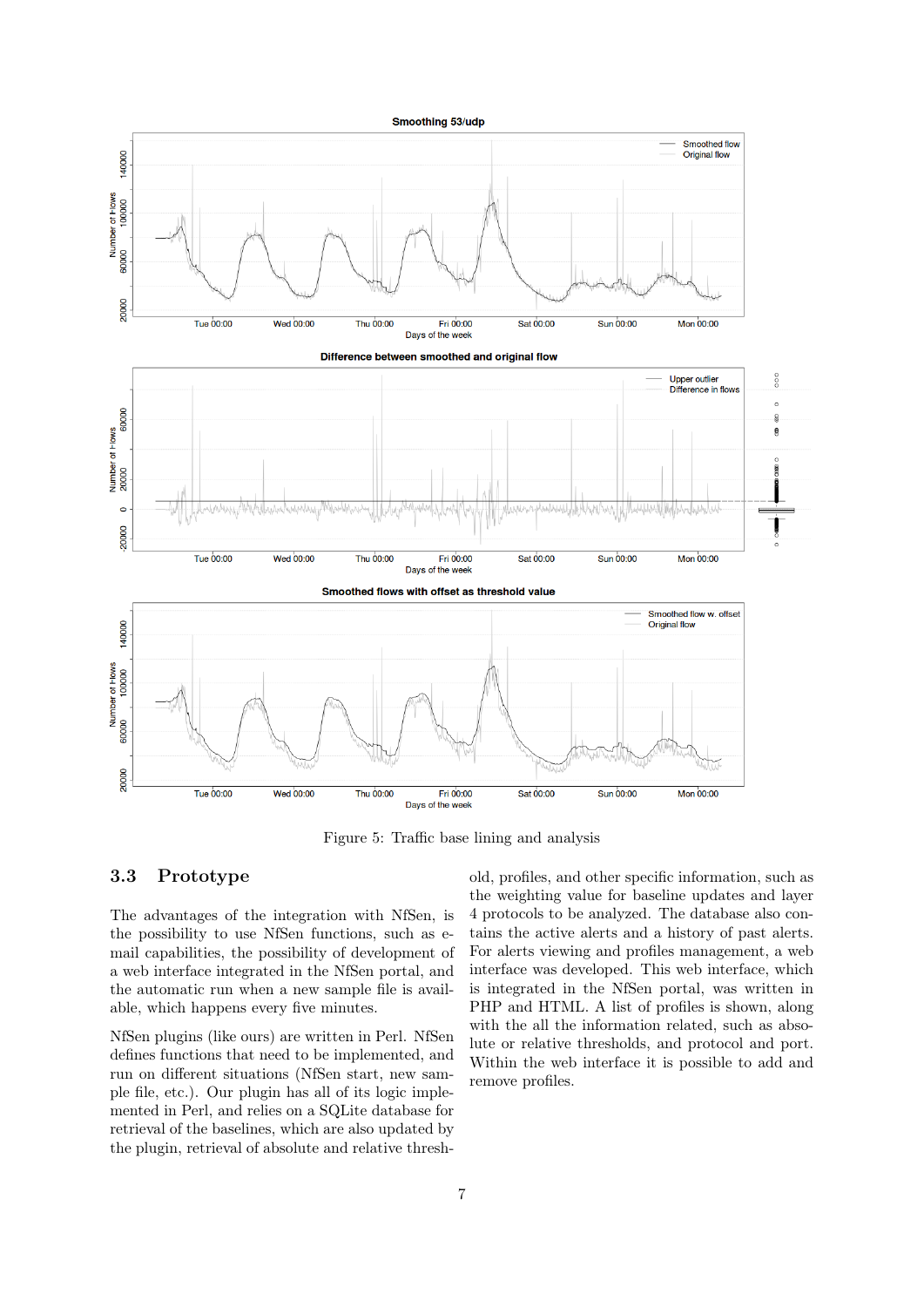### 4 Results

Our analysis showed us that we can indeed detect network anomalies. After applying our statistical method to the profiles we created, we found that it was the most effective for repetitive traffic with noise. When dealing with repetitive traffic without noise, we found that smoothing is not necessary and even results in wrong baselines. With no or almost no noise, it not possible to get a proper outlier value either. Even though we use baselines for this kind of traffic, we had to define relative thresholds by analyzing visually the graphs. The non-repetitive traffic had to big differences between the normal traffic and the anomalies, that our statistical approach resulted in the outliers being too low in most cases. SNMP/UDP and NTP/UDP were effective though, because the destination traffic was repetitive but the source was non-repetitive. For non-repetitive traffic, we found that using a baseline is not an effective solution. In the end we concluded that the best approach for non-repetitive traffic is to simply define absolute thresholds.

The following table shows the profiles we created for the prototype, the categories where they belong, and the method applied.

<span id="page-8-0"></span>

| Name        | Protocol | Port | Category                 | <b>Baseline</b> | Method             |
|-------------|----------|------|--------------------------|-----------------|--------------------|
| chargen tcp | tcp      | 19   | Non-repetitive           | N <sub>o</sub>  | Absolute threshold |
| chargen udp | udp      | 19   | Non-repetitive           | No              | Absolute threshold |
| dns tcp     | tcp      | 53   | Repetitive with noise    | Yes             | Relative threshold |
| dns udp     | udp      | 53   | Repetitive with noise    | Yes             | Relative threshold |
| http udp    | udp      | 80   | Non-repetitive           | No              | Absolute threshold |
| http tcp    | tcp      | 80   | Repetitive without noise | Yes             | Relative threshold |
| https tcp   | tcp      | 433  | Repetitive without noise | Yes             | Relative threshold |
| https udp   | udp      | 443  | Repetitive with noise    | Yes             | Relative threshold |
| netbios tcp | tcp      | 137  | Non-repetitive           | No              | Absolute threshold |
| netbios udp | udp      | 137  | Non-repetitive           | No              | Absolute threshold |
| ntp tcp     | tcp      | 123  | Non-repetitive           | $\rm No$        | Absolute threshold |
| ntp udp     | udp      | 123  | Non-repetitive           | No              | Absolute threshold |
| qotd tcp    | tcp      | 17   | Non-repetitive           | No              | Absolute threshold |
| qotd udp    | udp      | 17   | Non-repetitive           | No              | Absolute threshold |
| snmp tcp    | tcp      | 161  | Non-repetitive           | No              | Absolute threshold |
| snmp udp    | udp      | 161  | Non-repetitive           | No              | Absolute threshold |
| ssdp tcp    | tcp      | 1900 | Non-repetitive           | No              | Absolute threshold |
| ssdp udp    | udp      | 1900 | Non-repetitive           | No              | Absolute threshold |
| ssh tcp     | tcp      | 22   | Non-repetitive           | No              | Absolute threshold |
| ssh udp     | udp      | 22   | Non-repetitive           | $\rm No$        | Absolute threshold |

Table 1: Profiles

For the residual traffic, we found that our statistical method was effective. The approach taken for the repetitive with noise category was also applied for this traffic.

By having our prototype running on a system with production flow-data, we were able, as expected, to detect network anomalies and raise alarms when that happens. Unfortunately due to lack of time, we were not able to manually verify, when possible, the type of anomalies for all the alarms raised, however, the following was verified:

Profiled traffic: Some of the DNS/UDP and NTP/UDP traffic alerts were verified by the administrators to be DDoS attacks. Others could not always be verified since in some situations the verification has to be done with the customers, which is a time-consuming process.

Non-profiled traffic: A TCP anomaly was detected. It has been verified that it was an anomaly caused by an Access Grid application used for video conferencing. In this case, it was legal traffic.

## 5 Conclusion

During this research project, we looked at several protocols that can be used for DDoS attacks. Some are currently very popular, such as DNS and NTP, while others are, at least at this moment, not being used for this purpose. We did statistical analysis on